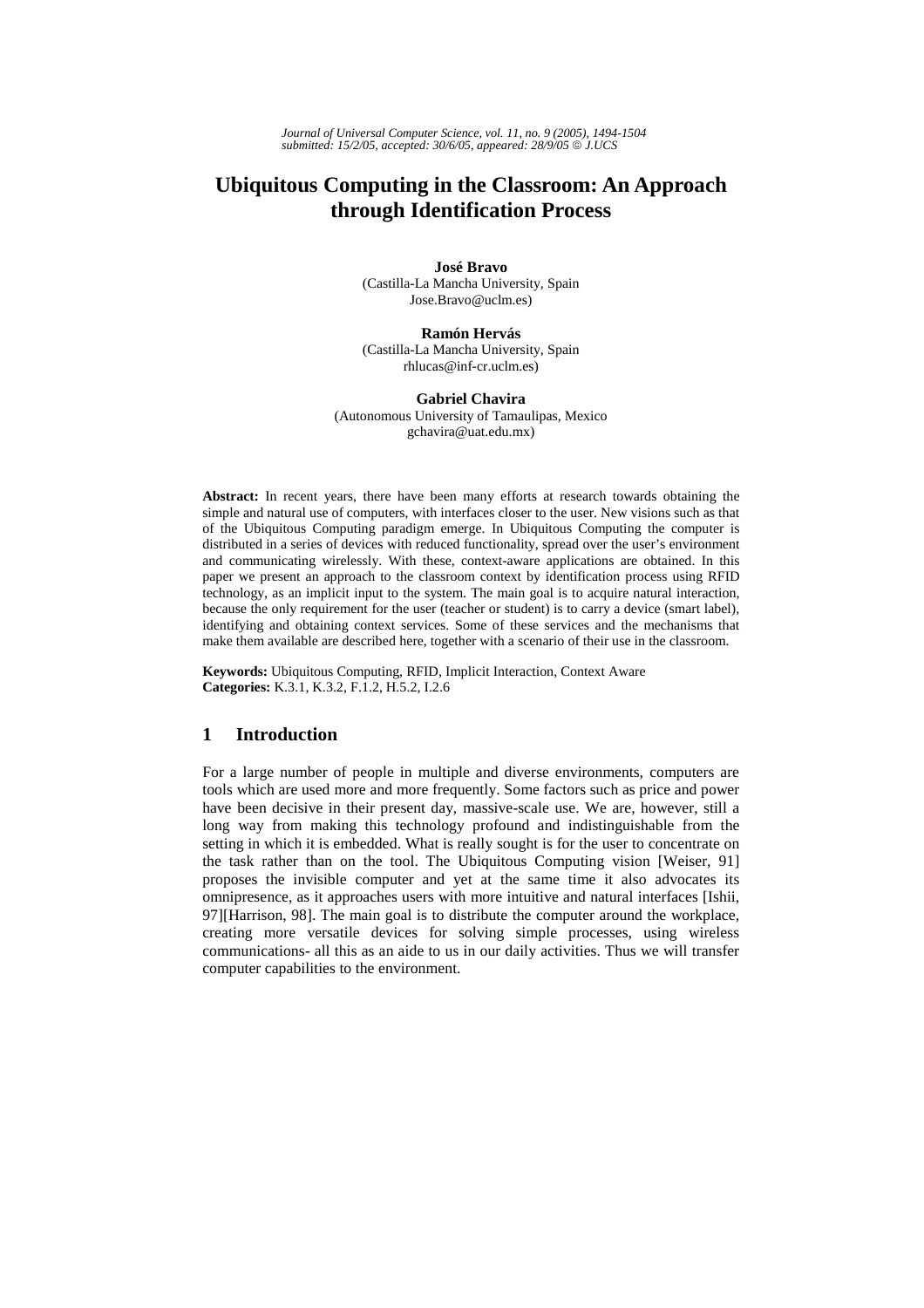Research in this field is looking towards user interface models with a continuous presence, showing information at different attention levels, connecting physical and virtual events and seeking the evolution of communication methods.

In this paradigm, new forms of interaction are required. In traditional explicit interaction, the user asks the system to carry out the action through sophisticated interfaces. This kind of interaction contradicts the paradigm base of invisible computing. If possible, we need to find more natural interactions without an explicit dialogue of user-computer.

Albrecht Schmidt [Schmidt, 00, 05] proposes a definition of Implicit Human Interaction (iHCI):

*"iHCI is the interaction of a human with the environment and with artefacts which is aimed to accomplish (sic) a goal. Within this process, the system acquires implicit input from the user and may present implicit output to the user"* 

Schmidt defines implicit input as an action recognized and interpreted by the system, but which is not primarily a user action, also affirming that Implicit Output is not directly related to an explicit input and is fully integrated into the context. Finally, Schmidt argues that the system can anticipate the user's needs and provide support.

Some efforts are contributing to this paradigm research in the context of education, especially at universities. Weiser proposes the campus as an environment where the benefits of Ubiquitous Computing can be seen most clearly, an environment that places hundred of PCs, Handhelds and many different cards around us, working together with wireless communications and thus making work easier [Weiser, 98].

In the Classroom 2000 Project at Georgia Tech, this paradigm is included in universities in order to facilitate the students' task of listening, synthesizing and understanding what is happening in the classroom, using different devices such as Tablet-PC and boards (Xerox Liveworks LiveBoard) [Abowd, 00].

In this paper our aim is to contribute to this new paradigm with devices situated in the classroom which identify students and teachers. This process allows users to obtain services from the environment with ease. Services such as visualization of teacher presentations or assignments proposed and solved can be obtained. In the next section we present the process of identification by RFID technology. The section following this concentrates on "context" definition and on the fundamental aspects used to analyze our classroom model. Lastly we conclude by focusing on the search for, and adaptation of, new devices to place in the classroom.

# **2 The identification process**

People identification is an excellent implicit input to the computer. The simple action of walking near the antenna allows the system to read and write information such as Id. Number, profile and other details which can be very useful, depending upon where the users are.

Many authors have researched mechanisms for identifying and locating users in organizations. Want and Hopper provided this kind of service by means of active badges, which transmited signals that were picked up by a net of sensors located around the building [Want, 92]. Beigl & Gellersen, in their experiment MediaCups, propose an identification and location process by embedding sensors in everyday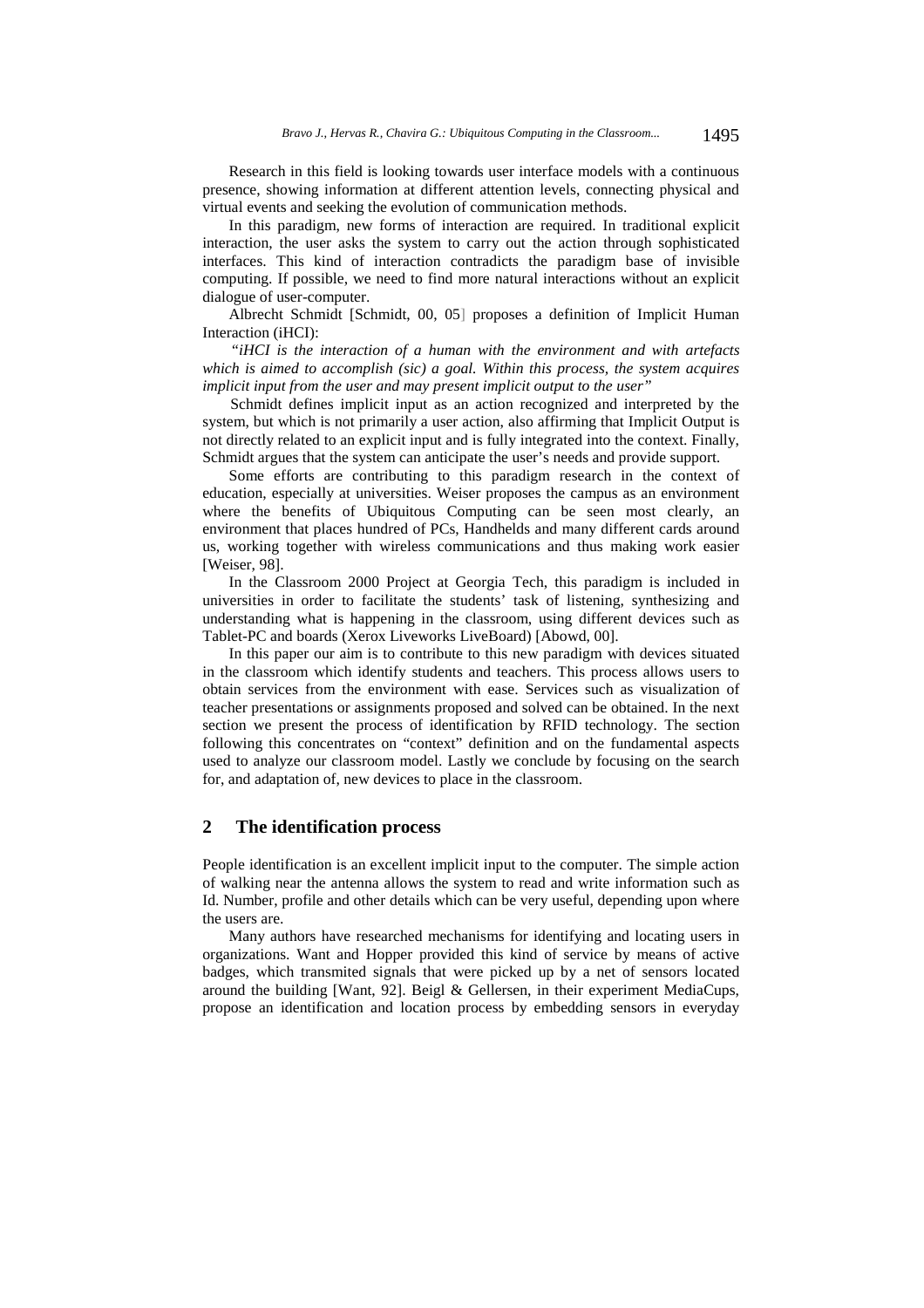objects [Beigl, 01]. Other works focus on certain contexts such as academic conferences. In these the context adapts the information to the user's profile [Cox, 03].

#### **2.1 Radiofrequency Identification (RFID)**

This technology allows us to identify people and objects easily without any user interaction. Three kinds of objects are clearly differentiated: the reader (reader or transceiver, with an antenna), the label (tag or transponder) and the computer. In Figure 1 we can see the structure of a label in the top left-hand corner. This small device contains a transponder circuit that, in the case of the passive tags, takes the wave energy that the reader continually emits, so as to read and write the information that these may include. The passive tags can store over 512 bytes, including an identification number and other kinds of user information. In this figure, on the right of the label circuit, we can see a distribution of the information, coupled with the teacher and student profiles inside the classroom context. Finally, at the bottom of the figure, the identification devices mentioned previously are shown.

RFID technology offers important advantages over traditional bar codes. Some of these advantages are that the labels do not have to be visible to be read, the reader can be located a meter away (with passive tags), they can be reused and the reading speed is over 30 labels per second. In RFID, security is guaranteed. The information is transmitted in an encrypted form and only authorized readers can manipulate the data.



*Figure 1: Passive tag, distribution of the information and read/write process.*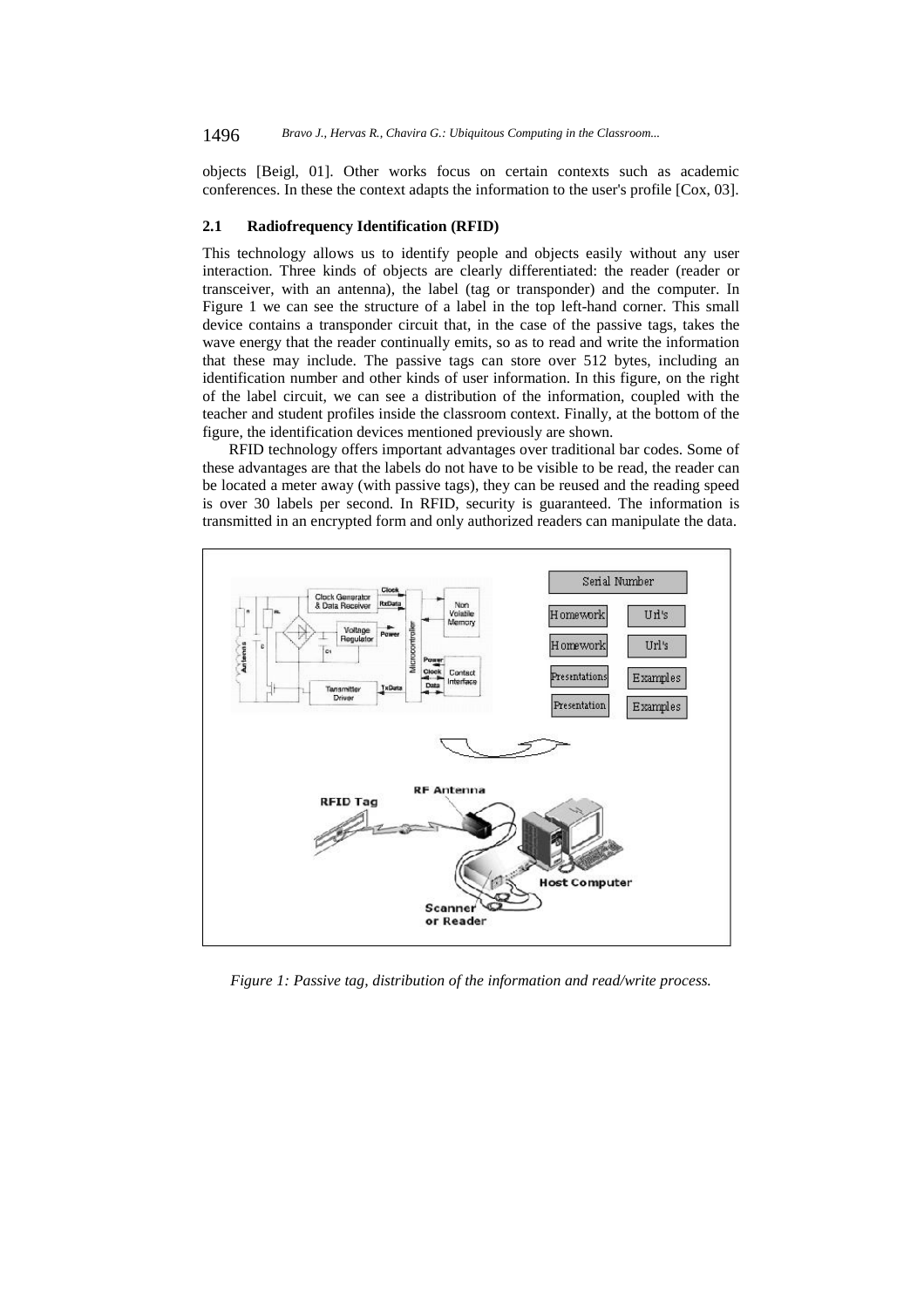This technology is commonly used to identify objects. We consider it an excellent idea to apply it to identifying people, with the added advantage of being able to use the small, dynamic information stored in the tags as a context interaction. Therefore, by identifying people and objects using the same components, a saving of readers and antennas is achieved. Services are thereby increased when new needs appear.

Figure 2 shows two types of devices. The one on the left presents a reader and an antenna with read-and-write capability reach of over 75 cm. This has been especially designed for its location on classroom doors or near boards. It can read several labels, simultaneously identifying people entering the classroom. It can also identify the teacher or the students approaching the board. The one on the right is a contact reader including an antenna with a reach of only 10 cm. A model of the tag is also shown. This identification system is especially appropriate for individual use.



*Figure 2: RFID devices* 

# **3 The context**

This concept is an important source of information, but at the present time we have a poor understanding of the wealth that it contains. The power of language, along with the understanding of how the world works and the implicit knowledge of everyday situations, all allow humans to express their ideas well and to communicate with others in an orally-correct manner. The computer-human dialogue does not happen like this; we have more complicated mechanisms of interaction.

Many studies and definitions of the term "context" exist. Brooks considers several aspects that we shall now mention as being important: [Brooks, 03]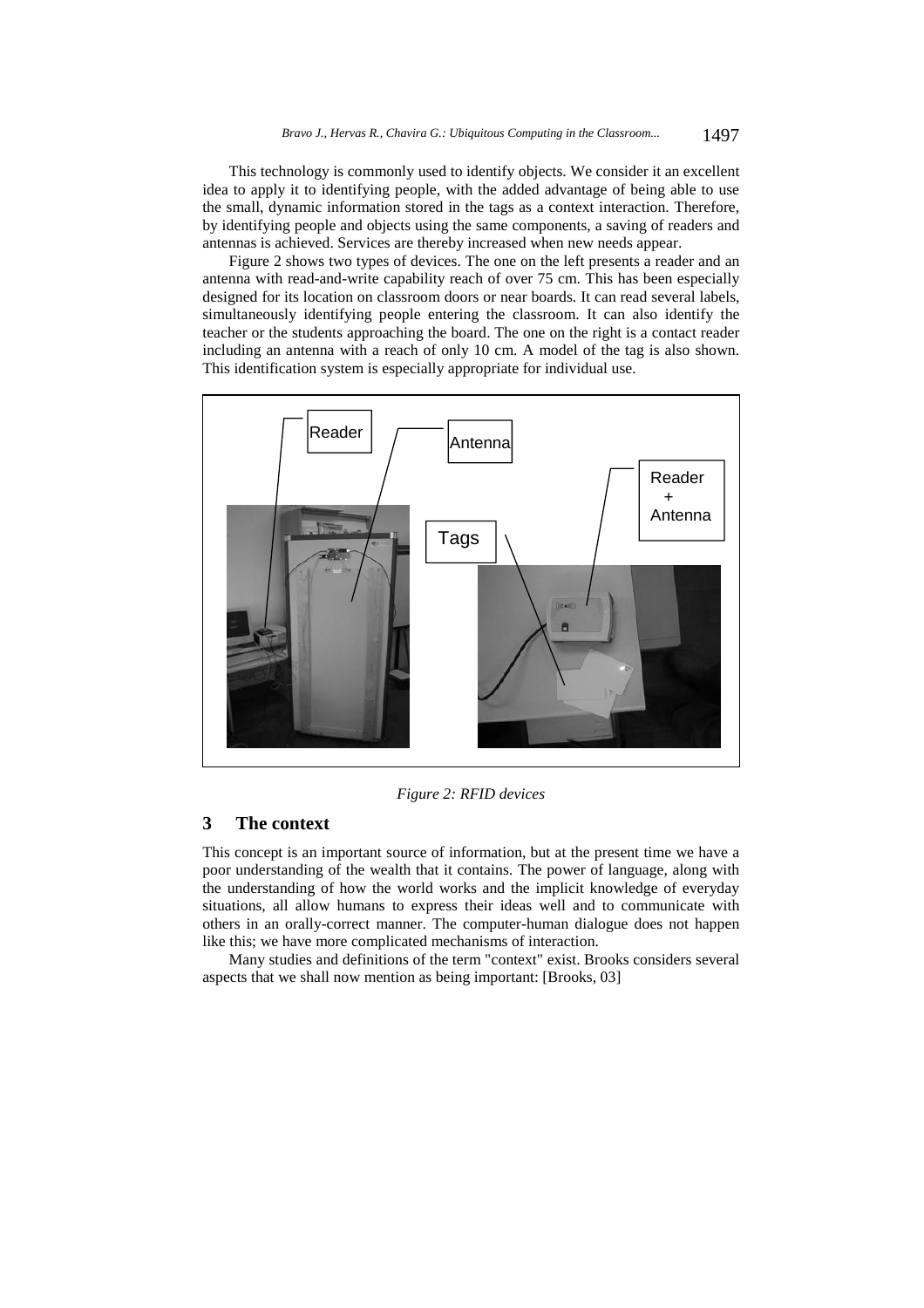- **Who** (Identity Awareness) This aspect manages user profiles and the way that context differentiates them in order to attain appropriate behavior.
- **Where** (Location Awareness) This is the knowledge of the location of people and the objects that will carry out the tasks.
- **When** (Time Awareness) This aspect refers to the acquisition and maintenance of information about time and date, static schedules and the dynamism of the user's calendar.
- **What** (Task Awareness) This is focused on what the user is doing, the task he/she is carrying out and all that he/she wants to achieve. Therefore, it creates the services that the system offers him/her.
- **Why** To communicate easily with the computer through daily activities in the world as computer inputs.

This is an appropriate moment to recall the definition given by A. K. Dey:

"*Context is any information that can be used to characterize the situation of an entity. An entity is a person, place, or object that is considered relevant to the interaction between a user and an application, including the user and application themselves*." [Dey, 01].

 Schilit defines context-aware computing to be how "*software adapts according to the location of use, the collection of nearby people, hosts, and accessible devices, as well as to changes to such things over time*". [Schilit, 94]

Dey considers that a system is context-aware if it uses context to provide relevant information and/or services to the user, where relevancy depends on the user's tasks.

When thinking about the aspect of the classroom context, the profiles (students and teachers), are in "who", the schedule in "when", the classroom in "where", the tasks (visualization services and homework control) in "what" and, lastly, the natural interaction in "why".

We have focused these context aspects on identification [Bravo, 03, 04]. For this reason we are placing the concepts strategically in order to obtain user services, as Figure 3 and Table 1 show. Other services appear in this figure. These are embedded in the identification process itself and are presence, location or access controls. Thus the "what" (services) can be obtained through the following function, combining "who", "when" and "where".

| Profile        | <b>Schedule</b>    | Context   | <b>Service</b>               |
|----------------|--------------------|-----------|------------------------------|
| Teacher        | Time for class     | Classroom | Presentation                 |
| Student        | Time for class     | Classroom | Problem solved visualization |
| Teacher/       | Time for class     | Classroom | Access                       |
| Student        |                    |           |                              |
| <b>Student</b> | Time for class     | Classroom | Homework (written in tag)    |
| Student        | Time between class | Classroom | News and Notices             |

ID (profile, schedule, context)  $\rightarrow$  Service

*Table 1: Identification-based services*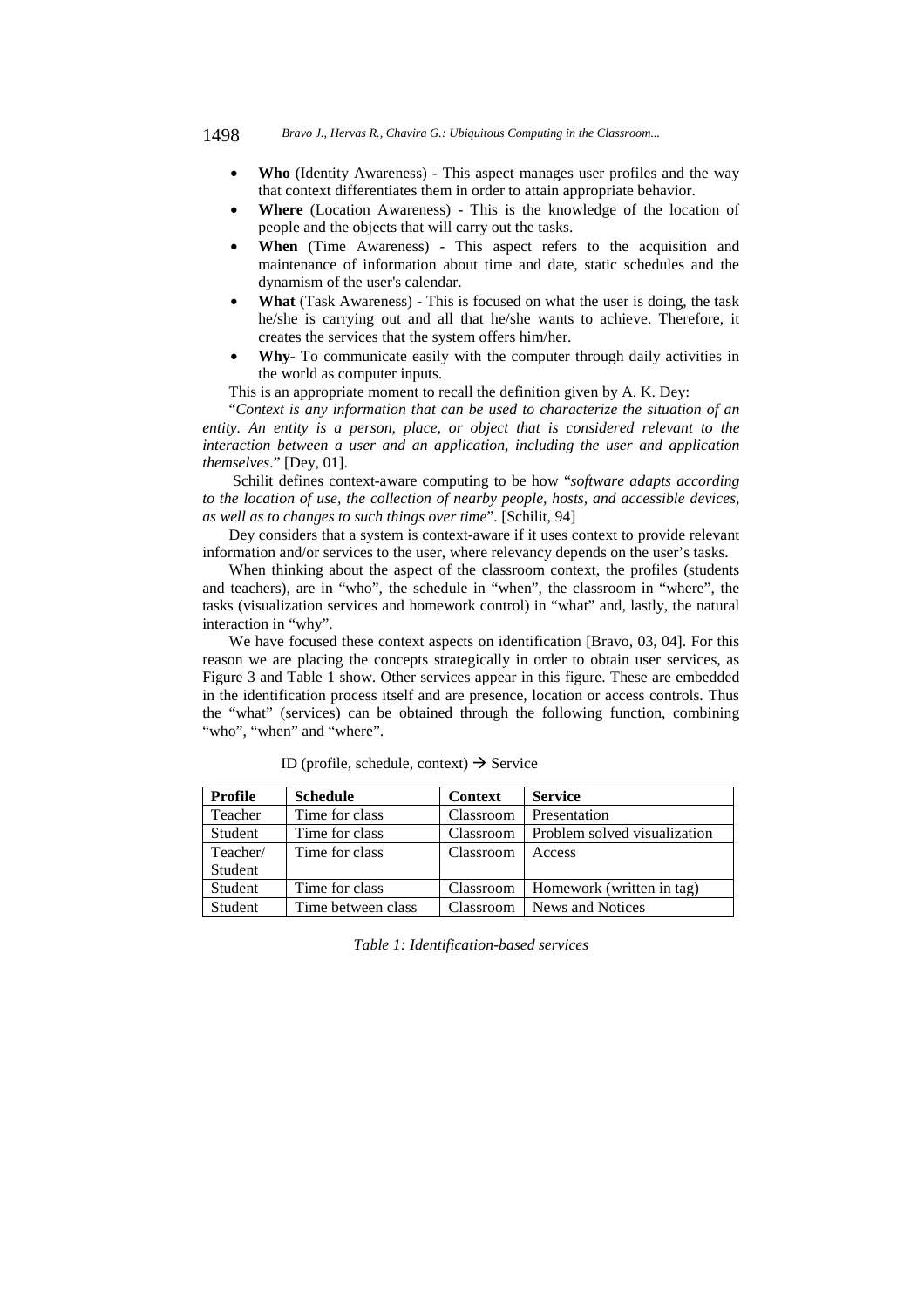

*Figure 3: The context concepts in the classroom through identification.* 

In the following sections we detail those services that the identification process provides in our classroom context.

### **3.1 Identity awareness**

This is the basic process that is carried out by readers placed strategically in the school center. In our case there are readers located on every classroom door. These will capture the information necessary to know who is inside (or there may even be two readers to avoid in/out ambiguities). Through each reading, the system obtains users' data from a database, determining each profile and deciding the system's behavior. In addition, the database contains data about teachers' and students' needs, offering adapted information.

Other services such as control of class attendance are important at secondary education level. Here, the teachers are concerned about non-attendance to school.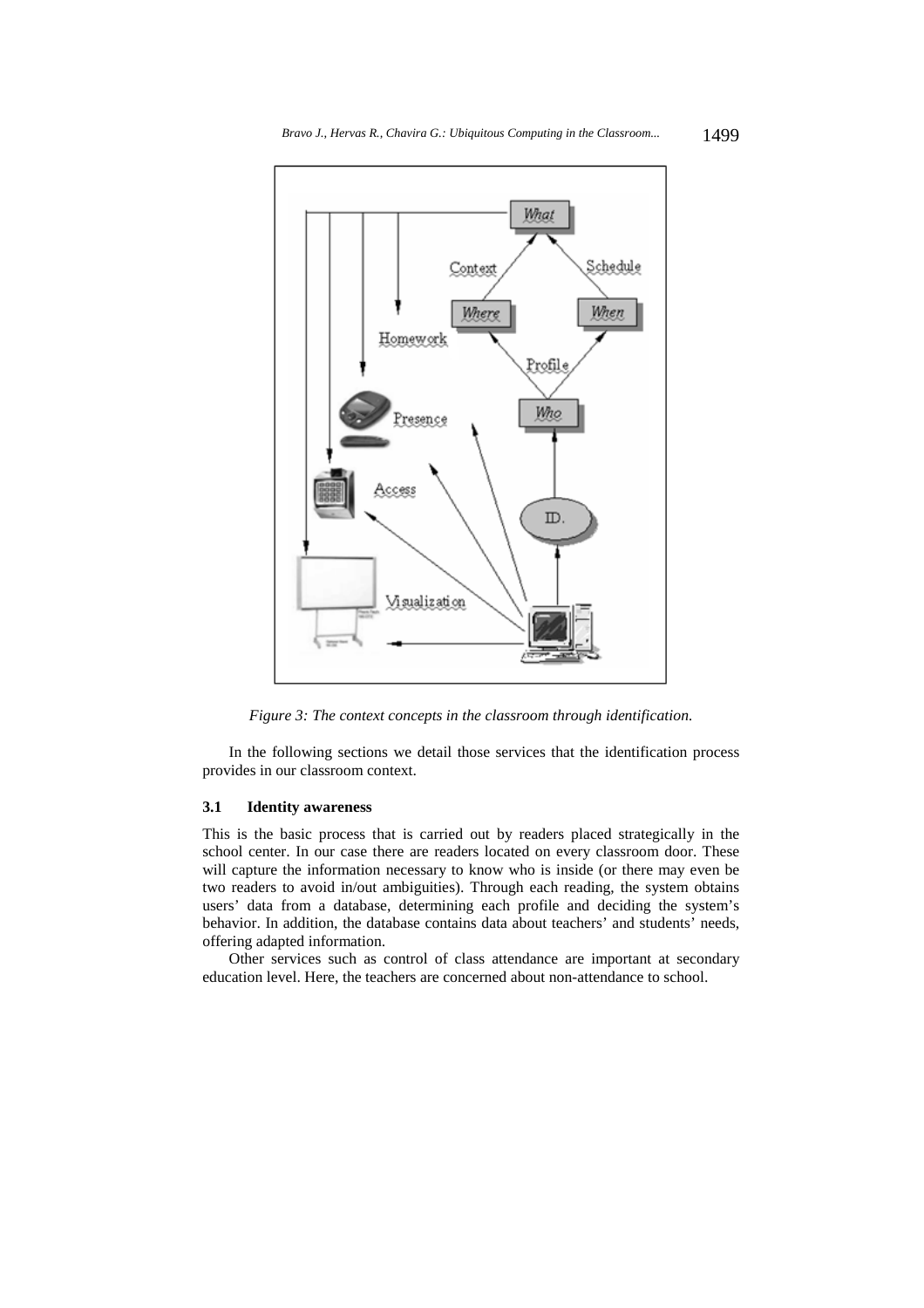

*Figure 4: Identification process architecture.* 

### **3.2 Location awareness**

The system knows about the people in the room and the proximity of everyone to the board (projection screen) (Fig. 4). To do this, only an additional antenna near the board is necessary. If the teacher approaches the board, the information will be shown automatically for each subject (presentations, examples, url's, etc.). If it is the student who approaches the board, the information concerning him/her will be shown, for example the solution to their homework. In both cases the system responds without the users' explicit interaction. Lastly, annotations and the teacher's corrections are stored in the database -they will be placed in the student's label when this individual leaves the classroom. Later, at home, the student accesses homework via a personal reader.

#### **3.3 Time awareness**

The system knows about the tasks that will be developed in the classroom at all times. It knows if it is time for class, rest or any other type of activity. In addition, it has stored the school calendar, so it is able to differentiate between the time for regular classes, examination periods or holidays. This time aspect is important, but it is also complemented with the other aspects mentioned above; profile and location. By knowing each user's timetable (class schedule, meetings, etc.) the contextual information becomes remarkably rich.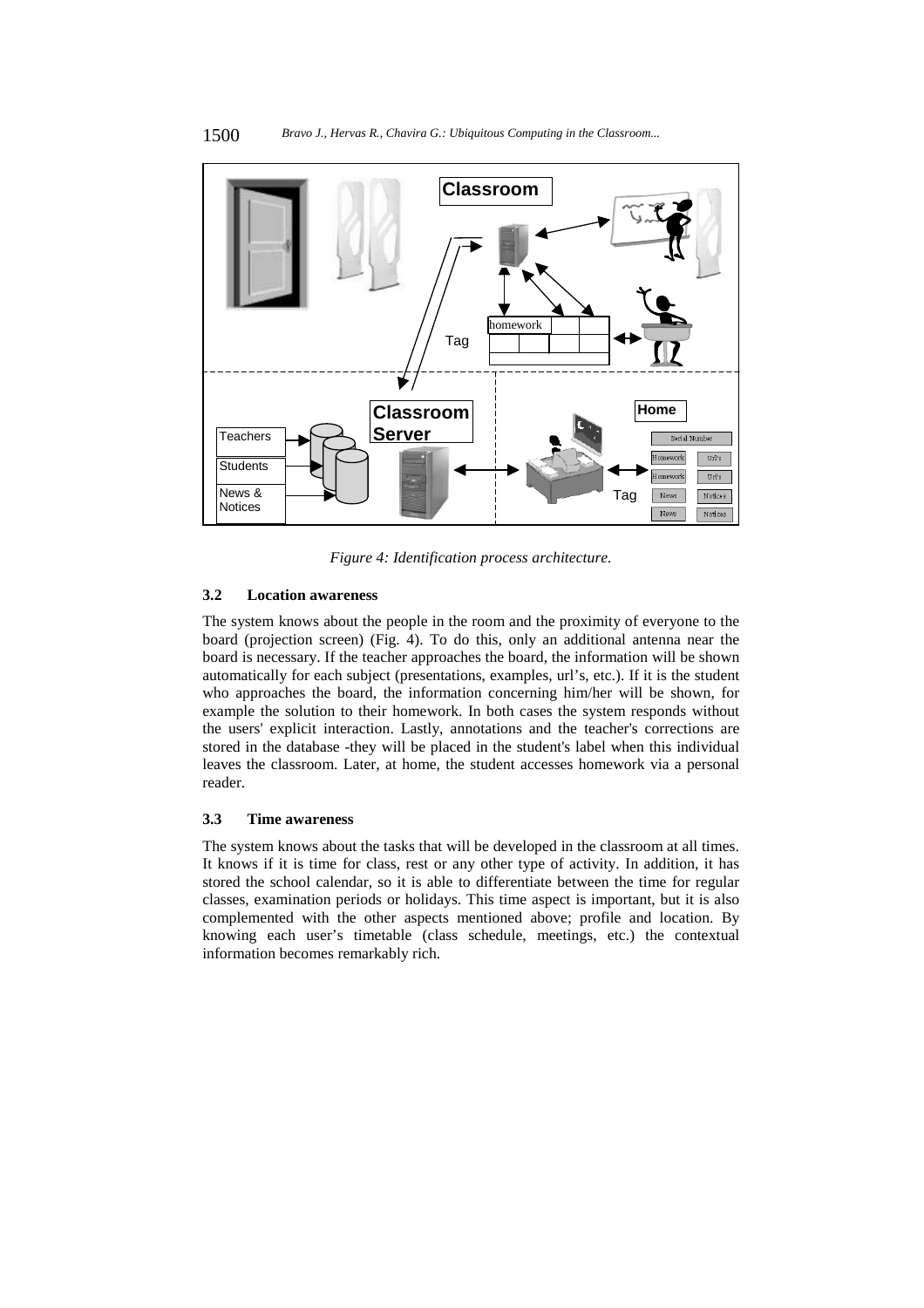#### **3.4 Task awareness**

The task knowledge desired can be acquired through the users' explicit interaction extracted from the concepts mentioned previously (time, location and identification). We believe that identification is, in fact, the action which is the most significant in anticipating the users and in offering them all the implicitly required services.

It is obvious that one of the fundamental tasks in the classroom is the presentation of information (Visualization). In our ubiquitous classroom approach, this presentation is spontaneously shown through user identification.



*Figure 5: Teacher's Profile board.*

Figure 5 shows the information and services available in a typical scenario in the classroom. It includes the teacher's profile information. The presentation, attendance, school calendar (schedule), teacher's plan, classroom location, documentation and exercises can be observed (what, who, when & where). In the visualization service the context aspects are represented. The corresponding scenario is the following one:

When the teacher arrives at the classroom, the reader and the antenna placed near the door read his/her tag. The computer immediately changes the schedule on the top of the board, showing that the class is about to begin. In the top left-hand corner, there is also a list of the learners who are present in the classroom. Below that, the teacher's plan is activated. This plan indicates the different tasks the teacher aims to carry out in the lesson. Finally, the system shows the presentation of the unit being explained (the largest part of the board)- this is the first task of the aforementioned plan. Below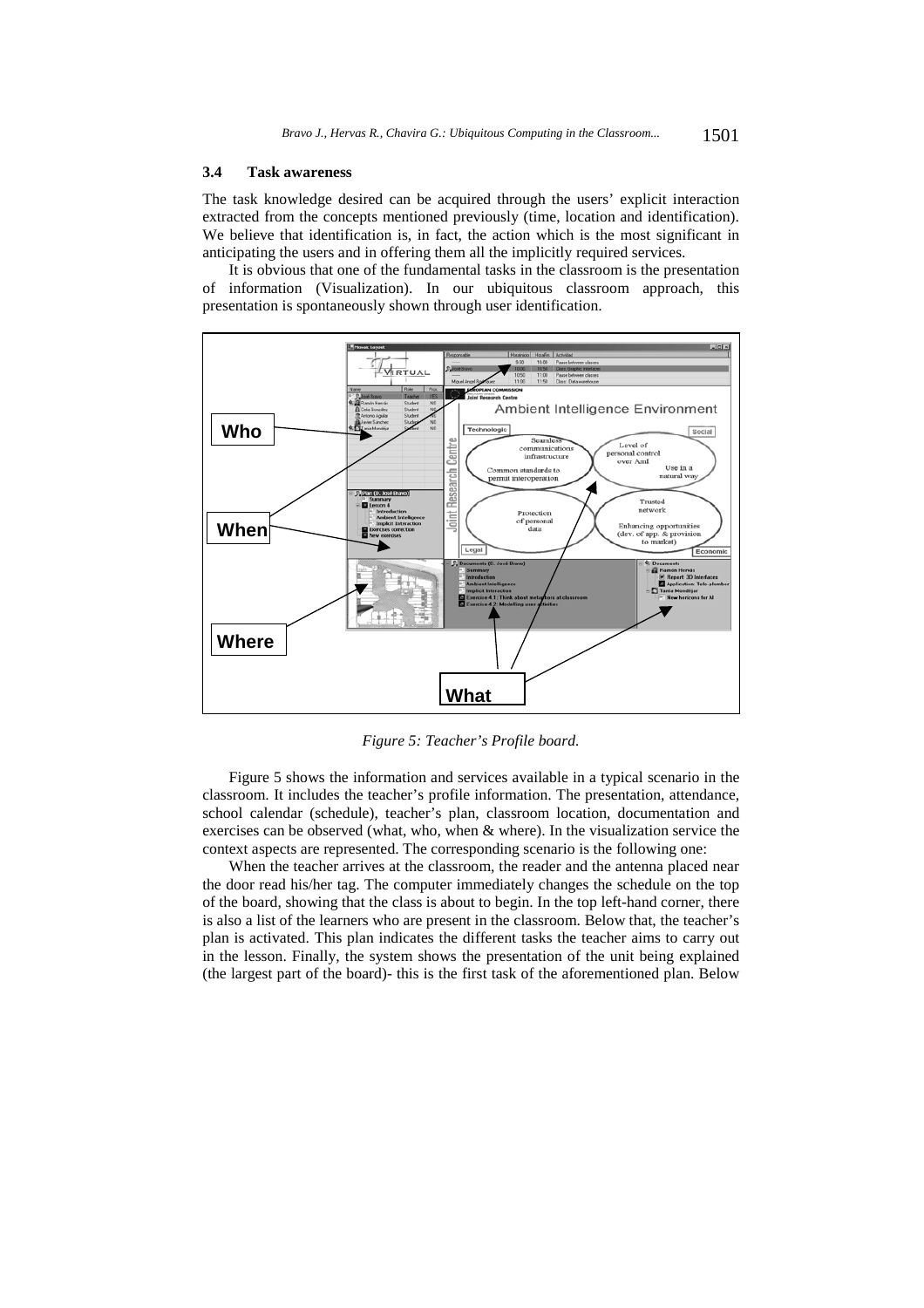#### 1502 *Bravo J., Hervas R., Chavira G.: Ubiquitous Computing in the Classroom...*

that, all the information relative to this unit- url's, proposed problems, activities, etc. is shown.

In Figure 6, the student's profile is displayed in the time between classes. In this, general and individual information is presented, with news and notices adapted to everyone. The first type depends on a general profile- for instance, students at the same level. The second deals with individual information and is shown when each student approaches the board (proximity).



*Figure 6: Student Profile board.* 

#### **3.5 The "way" aspect: Implicit Interaction**

This concept is perfectly justified in our identification process. Through RFID technology and situations of the type in/out of the classroom or proximity to the board we achieve the principle of iHCI. In this, the input to the computer are the daily activities in the real world.

# **4 Conclusions**

This has been a first approach to the ubiquitous classroom through the identification process with RFID technology, attempting to follow the principles that the interaction paradigm proposes. We consider it important to establish mechanisms to facilitate services to the user in a natural way. In this sense, the labels fulfill this objective perfectly, since the only necessary requirement is for the users to be wearing them at the time of identification. We believe that the adaptation of new devices is necessary for the further enriching of the classroom. This will imply the automation of daily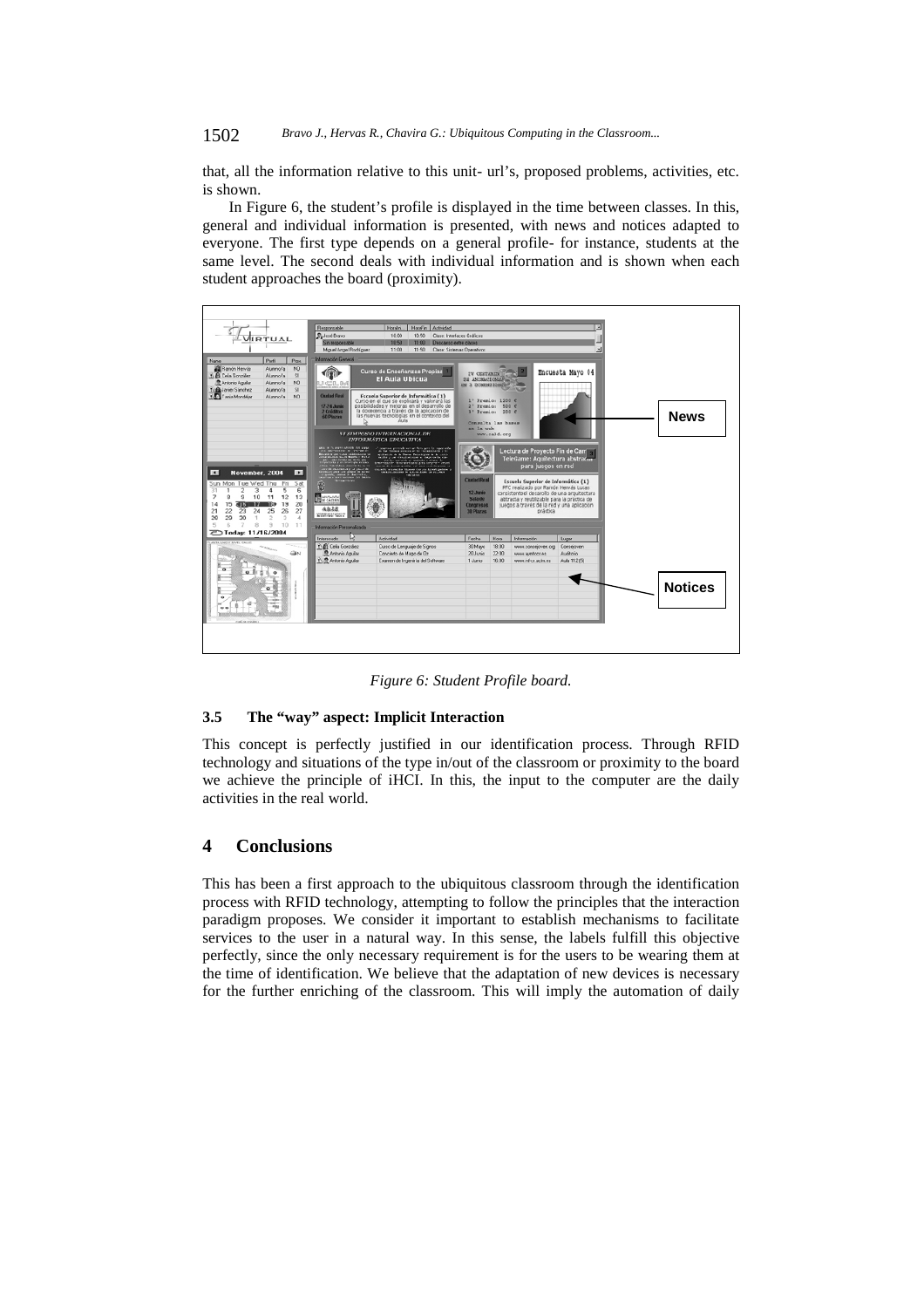activities, resulting in benefits for both teachers and students. In this direction, we are trying to improve our system towards the control of actions such as displaying slides, changing activities in the plan, or ending the class. To do this, we are working on a prototype sensor subsystem which allows us to detect the movement of a hand near the board at different distances from the bottom edge of this surface.

### **Acknowledgements**

This work has been financed by a 2005-2006 SERVIDOR project from Junta de Comunidades de Castilla-La Mancha.

## **References**

[Abowd, 00] Abowd, G.D. & Mynatt, E.D. (2000). "Charting Past, Present and Future Research in Ubiquitous Computing". ACM Transaction on Computer Human Interactions, Vol. 7, 1 Pag. 29-58.

[Beigl, 01] Michael Beigl, Hans-W. Gellersen and Albrecht Schmidt (2001). "MediaCups: Experience with Design and Use of Computer-Augmented Everyday Artefacts" Computer Networks, Special Issue on Pervasive Computing, Elsevier. Vol. 35, No. 4, March 2001, Elsevier, p. 401-409.

 [Bravo, 03] J. Bravo, R. Hervás, Sánchez, I. & Crespo, A. (2003). "Location-Based Services: Context, Profiles, Objects and Time". Internal Report, Castilla-La Mancha University.

[Bravo, 04] José Bravo, Ramón Hervás, Inocente Sánchez, Agustin Crespo. "Servicios por identificación en el aula ubicua". In Avances en Informática Educativa. Juan Manuel Sánchez et al. (Eds.). Servicio de Publicaciones – Universidad de Extremadura. ISBN84-7723-654-2.

[Brooks, 03] Kevin Brooks (2003). "The Context Quintet: narrative elements applied to Context Awareness". In Human Computer Interaction International Proceedings, 2003, (Crete, Greece) by Erlbaum Associates, Inc.

[Cox, 03] Cox, D., Kindratenko, V. & Pointer, D.(2003) "IntelliBadge:Towards Providing Location-Aware Value-Added Services at Academia Conferences. A.K.Dey et al (Eds.): Ubicomp 2003, LNCS. Springer

[Dey, 01] Dey, A. (2001). "Understanding and Using Context". Personal and Ubiquitous Computing  $5(1)$ , pp. 4-7.

[Harrison, 98] Harrison, B.L. et al. (1998). "Squeeze me, hold me, tilt, me! An exploration of manipulative user interfaces". In Proceedings of the ACM Conference on Human Factors in Computing Systems (CHI'98). Los Angeles, CA.

[Ishii, 97] Ishii, H & Ullmer, B. (1997). "Tangible bits: Towards seamless interfaces betwen people, bits and atoms". In Proceedings of the ACM Conference on Human Factors in Computing Systems (CHI'97). Atlanta.

 [Schilit, 94] Schilit, B., Adams, N. & Want, R. (1994). "Context-Aware Computing Applications". In Proceedings of the Workshop on Mobile Computing Systems and Applications, Santa Cruz, CA, December 1994. Pages 85-90. IEEE Computer Society.

[Schmidt, 00] Schmidt, A. (2000). "Implicit Human Computer Interaction Through Context". Personal Technologies Volume 4(2&3) 191-199.